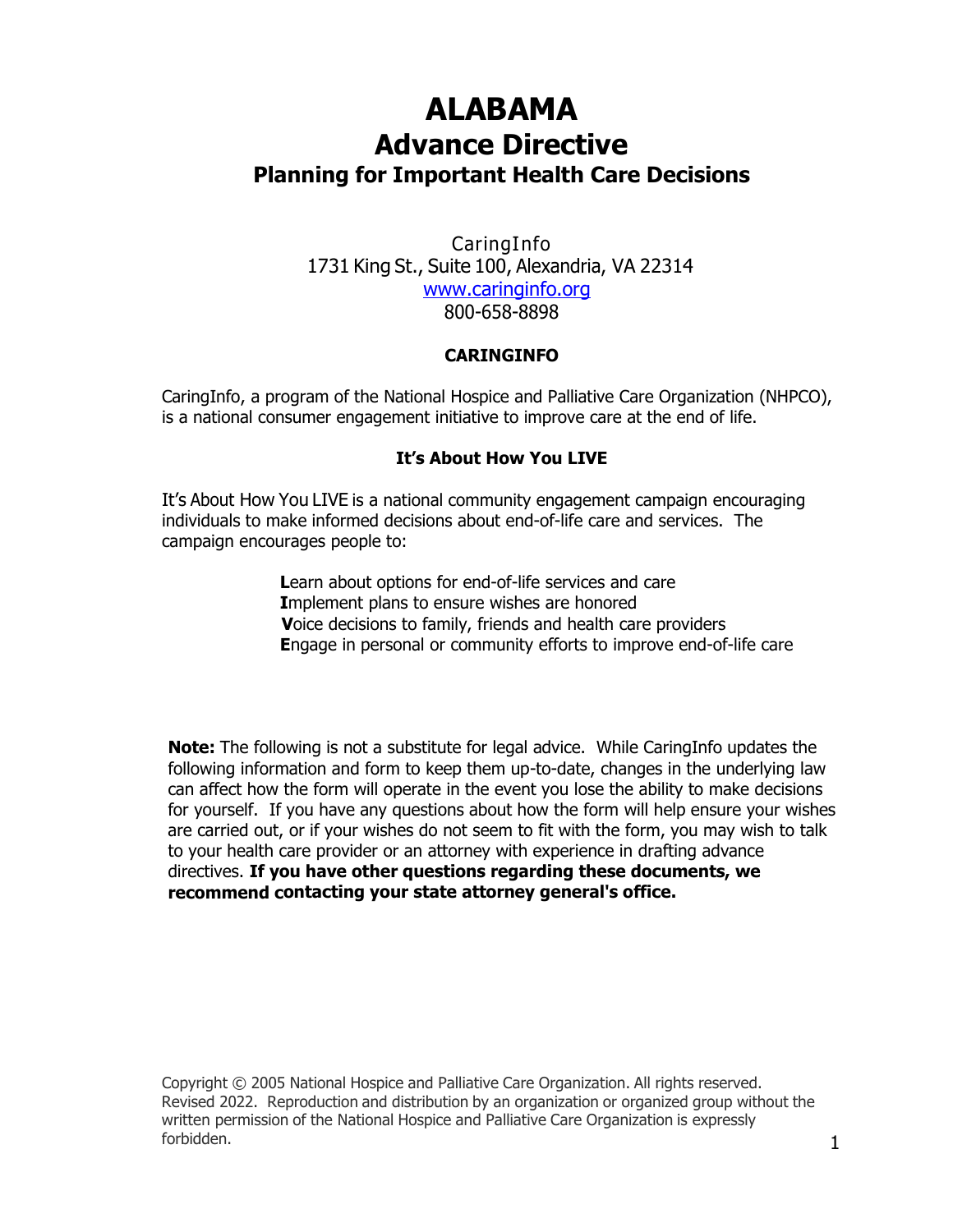## **Using these Materials**

### **BEFORE YOU BEGIN**

- 1. Check to be sure that you have the materials for each state in which you may receive health care.
- 2. These materials include:
	- Instructions for preparing your advance directive, please read all of the instructions.
	- Your state-specific advance directive forms, which are the pages with the gray instruction bar on the left side.

## **ACTION STEPS**

- 1. You may want to photocopy or print a second set of these forms before you start so you will have a clean copy if you need to start over.
- 2. When you begin to fill out the forms, refer to the gray instruction bars they will guide you through the process.
- 3. Talk with your family, friends, and physicians about your advance directive. Be sure the person you appoint to make decisions on your behalf understands your wishes.
- 4. Once the form is completed and signed, photocopy the form and give it to the person you have appointed to make decisions on your behalf, your family, friends, health care providers and/or faith leaders so that the form is available in the event of an emergency.
- 5. Alabama does not maintain an Advance Directive Registry, but you may file your advance directive with the office of the probate judge in the county in which you reside. Although no one is required to search for your advance directive, filing your advance directive may help your health care provider and loved ones be able to find a copy of your directive in the event you are unable to provide one.
- 6. You may also want to save a copy of your form in an online personal health records application, program, or service that allows you to share your medical documents with your physicians, family, and others who you want to take an active role in your advance care planning.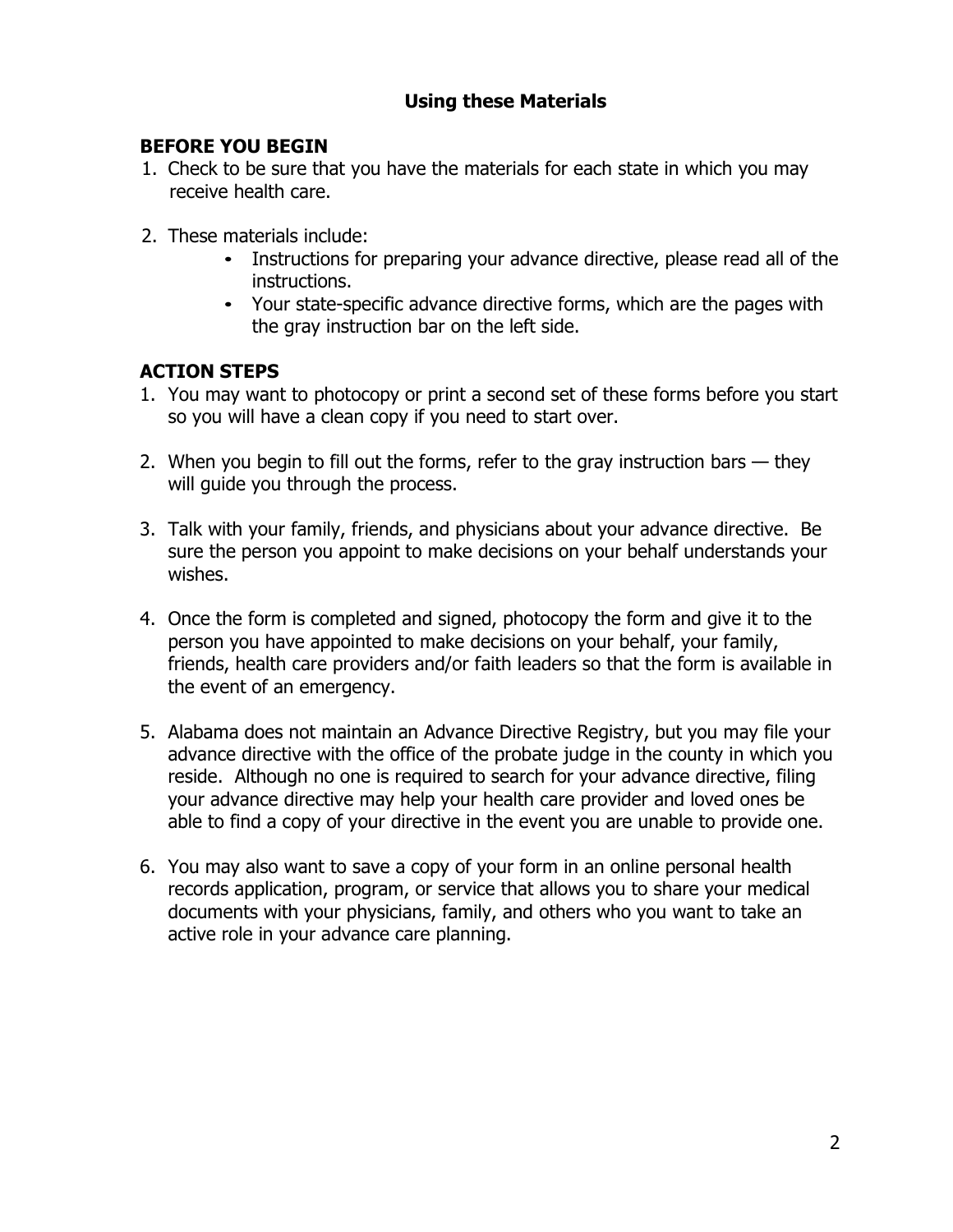#### **Introduction to Your Alabama Advance Directive for Health Care**

This packet contains an Alabama Advance Directive for Health Care which protects your right to refuse medical treatment you do not want or to request treatment you do want in the event you lose the ability to make decisions yourself. This document is in substantially the same form as set forth in the Alabama Natural Death Act.

Section 1 of this document is your state's Living Will. It lets you discuss your wishes about medical care in the event that you are permanently unconscious or develop a terminal condition and can no longer make your own medical decisions.

Section 2 of this document permits the appointment of a Health Care Proxy. This section lets you name someone to make decisions about your medical care, including decisions about life-sustaining treatment, if you can no longer speak for yourself.

Section 3 explains some of the limitations of this document and allows you to list the people you want your doctor to talk to if the time comes for you to stop receiving life-sustaining treatment.

Section 4 of this document is an optional organ donation form that will allow you to make or refuse to make a donation of your organs and tissues.

Section 5 is for your signature. Your advance directive must be signed in the presence of two witnesses.

Section 6 is a proxy signature form. Alabama law requires that your proxy accept his or her role in writing. If your proxy is unavailable to sign this document immediately, a copy of the entire form should be mailed to the proxy, who should then return a signed copy of the proxy signature page.

Your Alabama advance directive for health care goes into effect when your doctor determines that you are no longer able to understand, appreciate and direct your medical treatment, and your doctor and one other doctor experienced in making the diagnosis determine that you are permanently unconscious or terminally ill and document such diagnosis in your medical record.

This form does not expressly address mental illness. If you would like to make advance care plans involving mental illness, you should talk to your physician and an attorney about a durable power of attorney.

Note: This document will be legally binding only if the person completing the document is a competent adult, 19 years of age or older.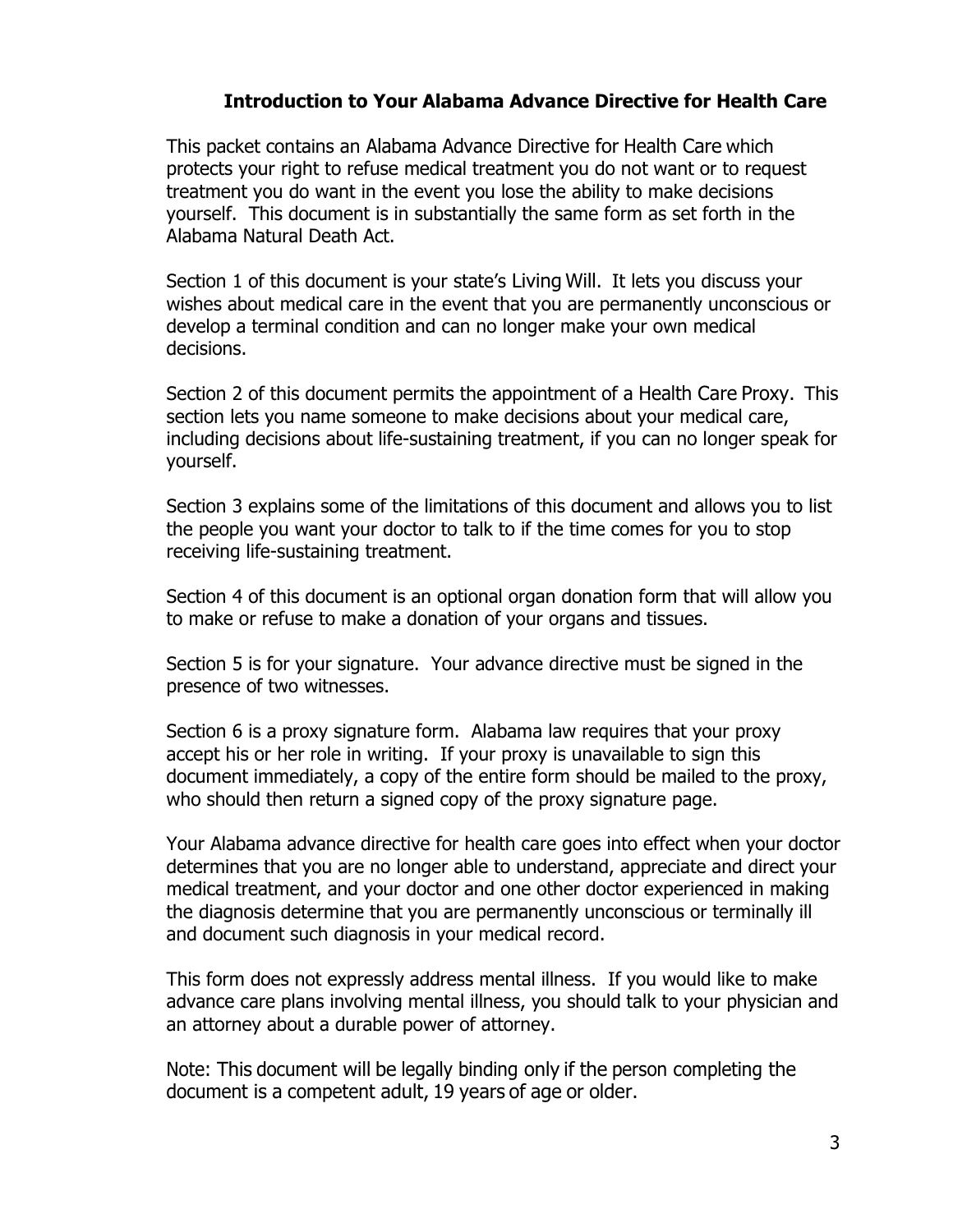### **Instructions for Completing Your Alabama Advance Directive for Health Care**

**How do I make my** Alabama Advance Directive for Health Care **legal?** 

The law requires that you sign your document, or direct another to sign it, in the presence of two witnesses, who must be at least 19 years of age.

Your witnesses **cannot** be:

- your appointed health care proxy,
- related to you by blood, adoption or marriage,
- entitled to any portion of your estate upon your death, either through your will or under the laws of interstate succession,
- directly financially responsible for your medical care, or
- the person who signed your document on your behalf.

These witnesses must also sign the document to show that they personally know you, believe you to be of sound mind, and that they do not fall into any of the categories of people who cannot be witnesses.

Note: You do not need to notarize your Alabama Advance Directive.

# **Can I add personal instructions to my** Living Will?

One of the strongest reasons for naming a proxy is to have someone who can respond flexibly as your medical situation changes and deal with situations that you did not foresee. If you add instructions to this document it may help your proxy carry out your wishes, but be careful that you do not unintentionally restrict your proxy's power to act in your best interest. In any event, be sure to talk with your proxy about your future medical care and describe what you consider to be an acceptable "quality of life."

# **Whom should I appoint as my proxy?**

Your proxy is the person you appoint to make decisions about your medical care if you become unable to make those decisions yourself. Your proxy may be a family member or a close friend whom you trust to make serious decisions. The person you name as your proxy should clearly understand your wishes and be willing to accept the responsibility of making medical decisions for you.

You can appoint a second person as your alternate proxy. The alternate will step in if the first person you name as a proxy is unable, unwilling, or unavailable to act for you.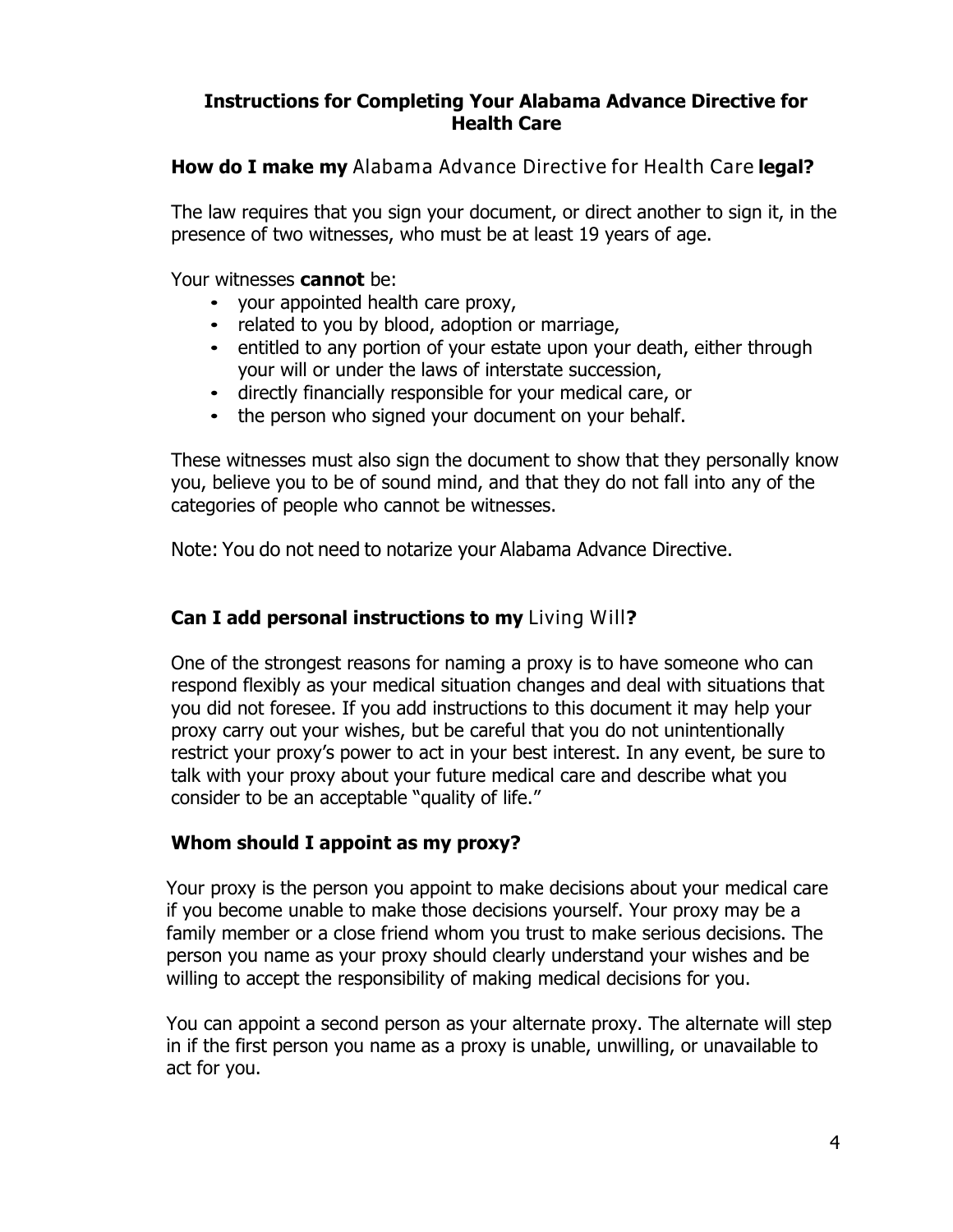## **Instructions for Completing Your Alabama Advance Directive for Health Care (continued)**

### **What if I change my mind?**

You may revoke your Advance Directive for Health Care at any time by:

- obliterating, burning, tearing or otherwise destroying or defacing the document,
- executing, or directing another person to execute, a signed and dated written revocation (formal statement that you have changed your mind), or
- orally expressing your intent to revoke the Advance Directive for Health Care in the presence of a witness, 19 years of age or older, who must sign and date a written confirmation that you made an oral revocation. An oral revocation becomes effective once the signed and dated confirmation is given to your doctor or health care provider, who will then make it a part of your medical record.

### **What other important facts should I know?**

The directions of a pregnant patient's Alabama Advance Directive for Health Care authorizing the providing, withdrawal or withholding of life-sustaining treatments and artificially provided nutrition and hydration will not be honored due to restrictions in the state law.

Your proxy, if you appoint one, does not have authority to authorize psychosurgery, sterilization, or abortion—unless it is necessary to save your life—or to have you involuntarily hospitalized or treated for mental illness.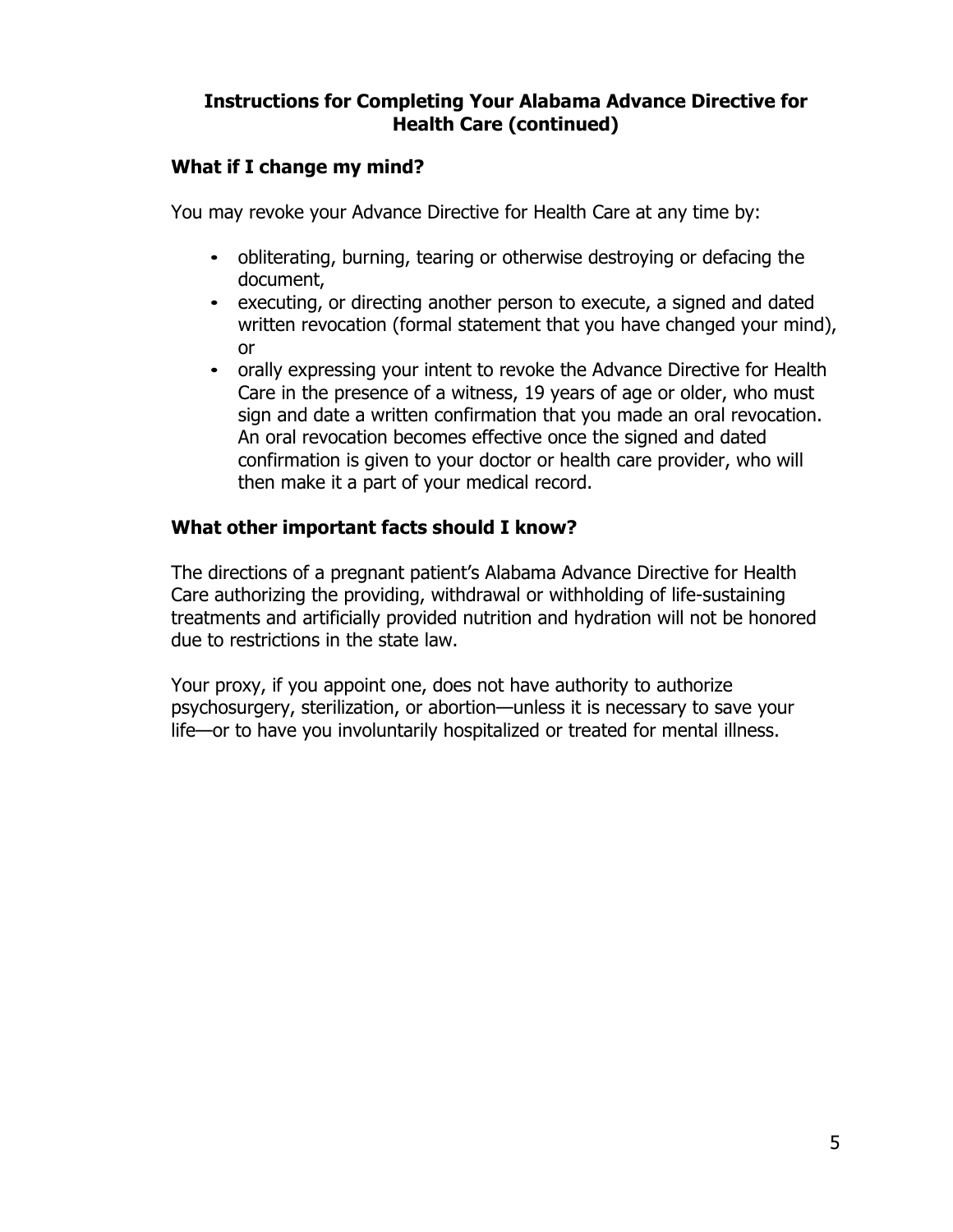| <b>INSTRUCTIONS</b>                                                                                                                                      | ALABAMA ADVANCE DIRECTIVE FOR HEALTH CARE PAGE 1 OF 8                                                                                                                                                                                                                                                                                                                                                                                                                                                                                                             |
|----------------------------------------------------------------------------------------------------------------------------------------------------------|-------------------------------------------------------------------------------------------------------------------------------------------------------------------------------------------------------------------------------------------------------------------------------------------------------------------------------------------------------------------------------------------------------------------------------------------------------------------------------------------------------------------------------------------------------------------|
|                                                                                                                                                          | This form may be used in the State of Alabama to make your wishes known<br>about what medical treatment or other care you would or would not want if you<br>become too sick to speak for yourself. You are not required to have an advance<br>directive. If you do have an advance directive, be sure that your doctor, family,<br>and friends know you have one and know where it is located.                                                                                                                                                                    |
|                                                                                                                                                          | Section 1. LIVING WILL                                                                                                                                                                                                                                                                                                                                                                                                                                                                                                                                            |
| PRINT YOUR<br><b>NAME</b>                                                                                                                                | I, 1. All 19 years (19) and the same summary of sound mind and at least 19 years<br>old, would like to make the following wishes known. I direct that my family, my<br>doctors and health care workers, and all others follow the directions I am writing<br>down. I know that at any time I can change my mind about these directions by<br>tearing up this form and writing a new one. I can also do away with these<br>directions by tearing them up and by telling someone at least 19 years of age of<br>my wishes and asking him or her to write them down. |
|                                                                                                                                                          | I understand that these directions will only be used if I am not able to speak for<br>myself.                                                                                                                                                                                                                                                                                                                                                                                                                                                                     |
|                                                                                                                                                          | IF I BECOME TERMINALLY ILL OR INJURED:                                                                                                                                                                                                                                                                                                                                                                                                                                                                                                                            |
|                                                                                                                                                          | Terminally ill or injured is when my doctor and another doctor decide that I have<br>a condition that cannot be cured and where death will result in the near future<br>without the use of artificial life sustaining procedures.                                                                                                                                                                                                                                                                                                                                 |
|                                                                                                                                                          | Life-Sustaining Treatment:                                                                                                                                                                                                                                                                                                                                                                                                                                                                                                                                        |
|                                                                                                                                                          | Life-Sustaining Treatment includes drugs, machines, or medical procedures that<br>would keep me alive but would not cure me. I know that even if I choose not to<br>have life-sustaining treatment, I will still get medicines and treatments that ease<br>my pain and keep me comfortable.                                                                                                                                                                                                                                                                       |
| <b>PLACE YOUR</b><br><b>INITIALS BY EITHER</b><br><b>YES OR NO</b>                                                                                       | Place your initials by either Yes or No:<br>I want to have life-sustaining treatment if I am terminally ill or injured.<br>$Yes$ No $\qquad \qquad$ No $\qquad \qquad$                                                                                                                                                                                                                                                                                                                                                                                            |
| <b>PLACE YOUR</b><br><b>INITIALS BY</b><br>EITHER YES OR NO<br>© 2005 National<br>Hospice and<br><b>Palliative Care</b><br>Organization<br>2022 Revised. | Artificially provided food and hydration (Food and water through a tube or an IV)<br>I understand that if I am terminally ill or injured I may need to be given food<br>and water through a tube or an IV to keep me alive if I can no longer chew or<br>swallow on my own or with someone helping me.                                                                                                                                                                                                                                                            |
|                                                                                                                                                          | Place your initials by either Yes or No:<br>I want to have food and water provided through a tube or an IV if I am<br>terminally ill or injured. Yes _________ No_________<br>6.                                                                                                                                                                                                                                                                                                                                                                                  |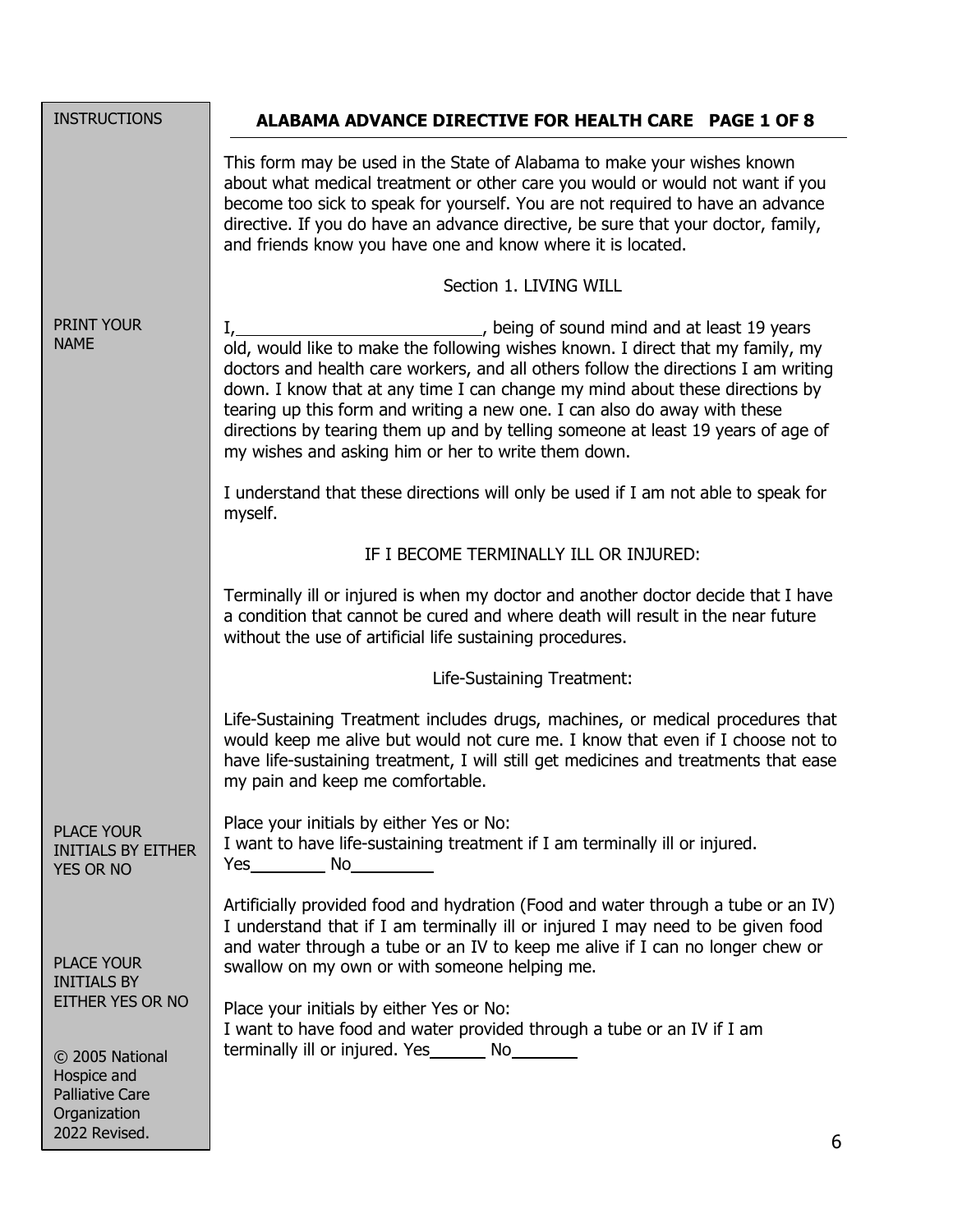# **ALABAMA ADVANCE DIRECTIVE FOR HEALTH CARE PAGE 2 OF 8** IF I BECOME PERMANENTLY UNCONSCIOUS: Permanent unconsciousness is when my doctor and another doctor agree that within a reasonable degree of medical certainty I can no longer think, feel anything, knowingly move, or be aware of being alive. They believe this condition will last indefinitely without hope for improvement and have watched me long enough to make that decision. I understand that at least one of these doctors must be qualified to make such a diagnosis. PLACE YOUR INITIALS BY EITHER YES OR NO Life-Sustaining Treatment: Life-sustaining treatment includes drugs, machines, or other medical procedures that would keep me alive but would not cure me. I know that even if I choose not to have life-sustaining treatment, I will still get medicine and treatments that ease my pain and keep me comfortable. Place your initials by either Yes or No: I want to have life-sustaining treatment if I am permanently unconscious. Yes No Artificially Provided Food and Hydration: Artificially provided food and hydration (Food and water through a tube or an IV) I understand that if I become permanently unconscious, I may need to be given food and water through a tube or an IV to keep me alive if I can no longer chew or swallow on my own or with someone helping me. PLACE YOUR INITIALS BY EITHER YES OR NO © 2005 National Hospice and Place your initials by either Yes or No: I want to have food and water provided through a tube or an IV if I am permanently unconscious. Yes No

Palliative Care **Organization** 2022 Revised.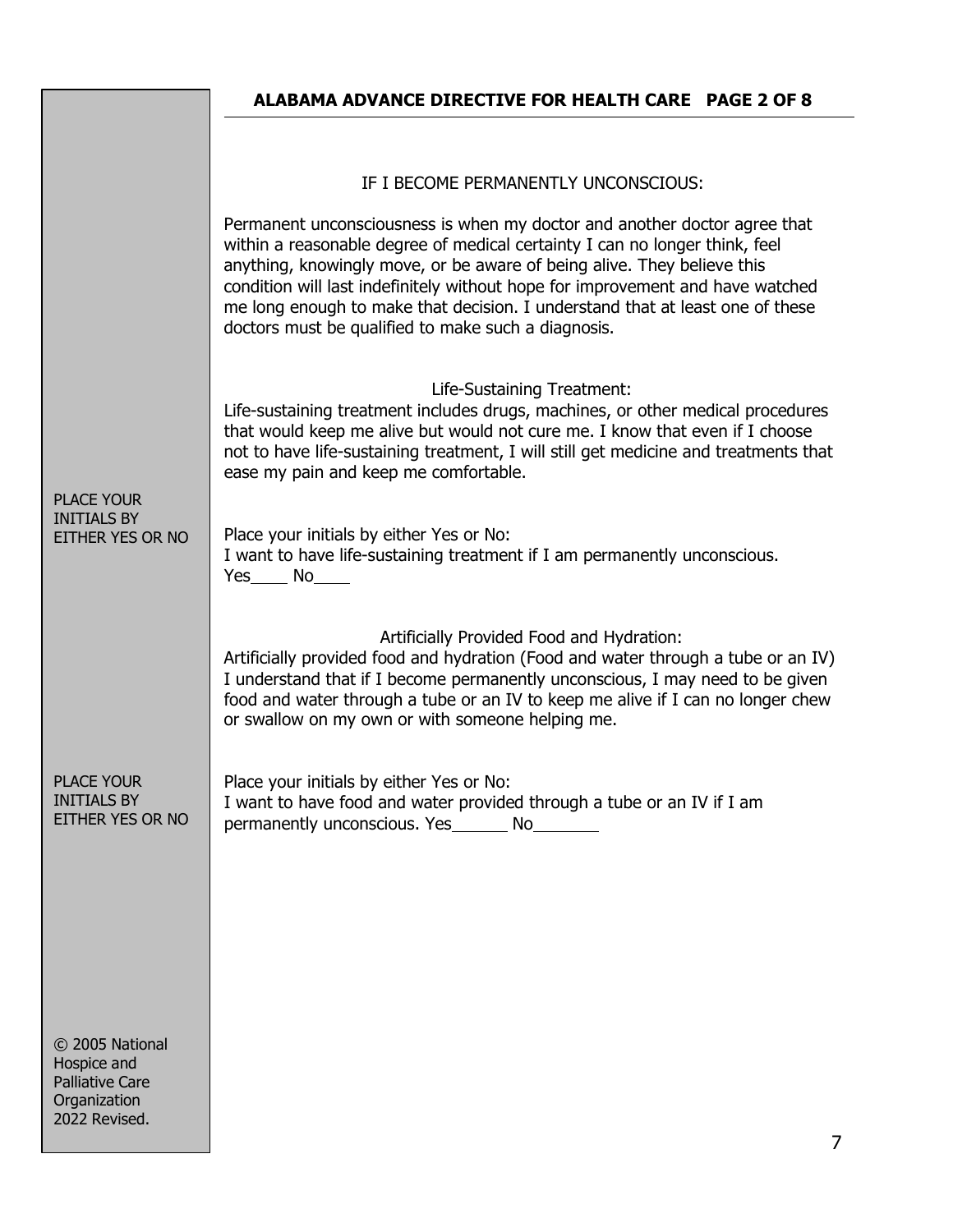OTHER DIRECTIONS: Please list any other things that you want done or not done: In addition to the directions I have listed on this form, I also direct the following:

ADD OTHER INSTRUCTIONS, IF ANY, REGARDING YOUR ADVANCE CARE PLANS

**THESE** INSTRUCTIONS CAN FURTHER ADDRESS YOUR HEALTH CARE PLANS, SUCH AS YOUR WISHES REGARDING **HOSPICE** TREATMENT, BUT CAN ALSO ADDRESS OTHER ADVANCE PLANNING ISSUES, SUCH AS YOUR BURIAL WISHES

ATTACH ADDITIONAL PAGES IF NEEDED

If you do not have other directions, place your initials here:

No, I do not have other directions.

DIRECTIONS, PLACE YOUR INITIALS **HFRF** 

IF YOU DO NOT HAVE OTHER

© 2005 National Hospice and Palliative Care **Organization** 2022 Revised.

8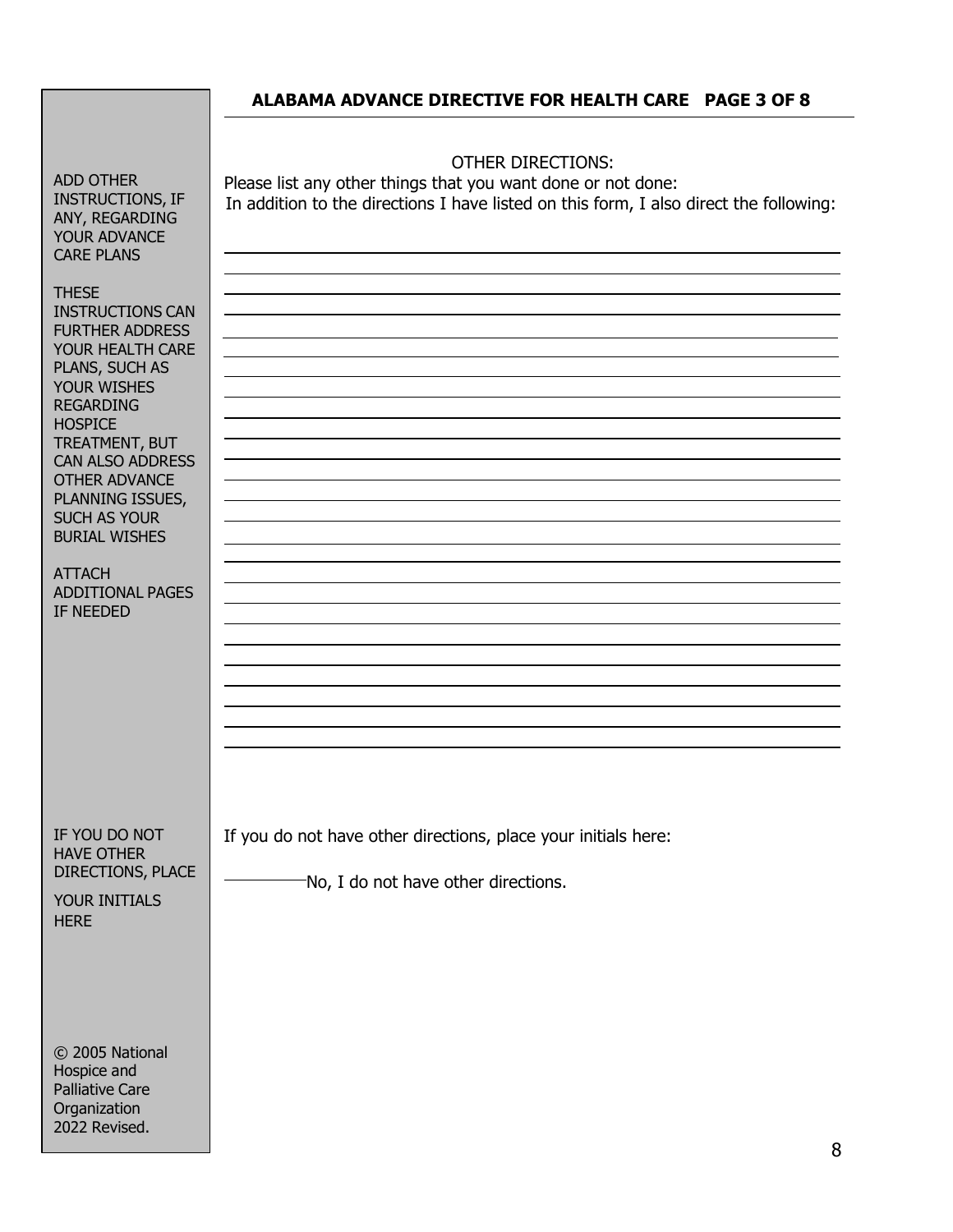|                                                                                           | ALABAMA ADVANCE DIRECTIVE FOR HEALTH CARE PAGE 4 OF 8                                                                                                                                                                                                                                                                                                                |
|-------------------------------------------------------------------------------------------|----------------------------------------------------------------------------------------------------------------------------------------------------------------------------------------------------------------------------------------------------------------------------------------------------------------------------------------------------------------------|
|                                                                                           |                                                                                                                                                                                                                                                                                                                                                                      |
|                                                                                           | Section 2. HEALTH CARE PROXY                                                                                                                                                                                                                                                                                                                                         |
|                                                                                           | This form can be used in the State of Alabama to name a person you would like<br>to make medical or other decisions for you if you become too sick to speak for<br>yourself. This person is called a health care proxy. You do not have to name a<br>health care proxy. The directions in this form will be followed even if you do not<br>name a health care proxy. |
| <b>PLACE YOUR</b><br><b>INITIALS BY ONLY</b><br><b>ONE ANSWER</b>                         | This Section 2 creates a power of attorney that shall become effective upon the<br>disability, incompetence, or incapacity of the principal, and is in substantially the<br>same form as set forth in the Alabama Natural Death Act.                                                                                                                                 |
|                                                                                           | Place your initials by only one answer:<br>I do not want to name a health care proxy.<br>(If you check this answer go to section 3.)                                                                                                                                                                                                                                 |
|                                                                                           | I do want the person listed below to be my health care proxy.<br>I have talked with this person about my wishes.                                                                                                                                                                                                                                                     |
| PRINT THE NAME,<br><b>RELATIONSHIP AND</b>                                                |                                                                                                                                                                                                                                                                                                                                                                      |
| ADDRESS OF YOUR<br><b>PROXY</b>                                                           |                                                                                                                                                                                                                                                                                                                                                                      |
|                                                                                           |                                                                                                                                                                                                                                                                                                                                                                      |
|                                                                                           |                                                                                                                                                                                                                                                                                                                                                                      |
|                                                                                           |                                                                                                                                                                                                                                                                                                                                                                      |
|                                                                                           | Night-time phone number:                                                                                                                                                                                                                                                                                                                                             |
| PRINT THE<br>NAME,<br><b>RELATIONSHIP</b>                                                 | If this person is not able, not willing, or not available to be my health care proxy,<br>this is my next choice:                                                                                                                                                                                                                                                     |
| <b>AND ADDRESS</b><br>OF YOUR                                                             |                                                                                                                                                                                                                                                                                                                                                                      |
| <b>ALTERNATE</b><br><b>PROXY</b>                                                          |                                                                                                                                                                                                                                                                                                                                                                      |
|                                                                                           |                                                                                                                                                                                                                                                                                                                                                                      |
| © 2005 National<br>Hospice and<br><b>Palliative Care</b><br>Organization<br>2022 Revised. |                                                                                                                                                                                                                                                                                                                                                                      |
|                                                                                           |                                                                                                                                                                                                                                                                                                                                                                      |
|                                                                                           |                                                                                                                                                                                                                                                                                                                                                                      |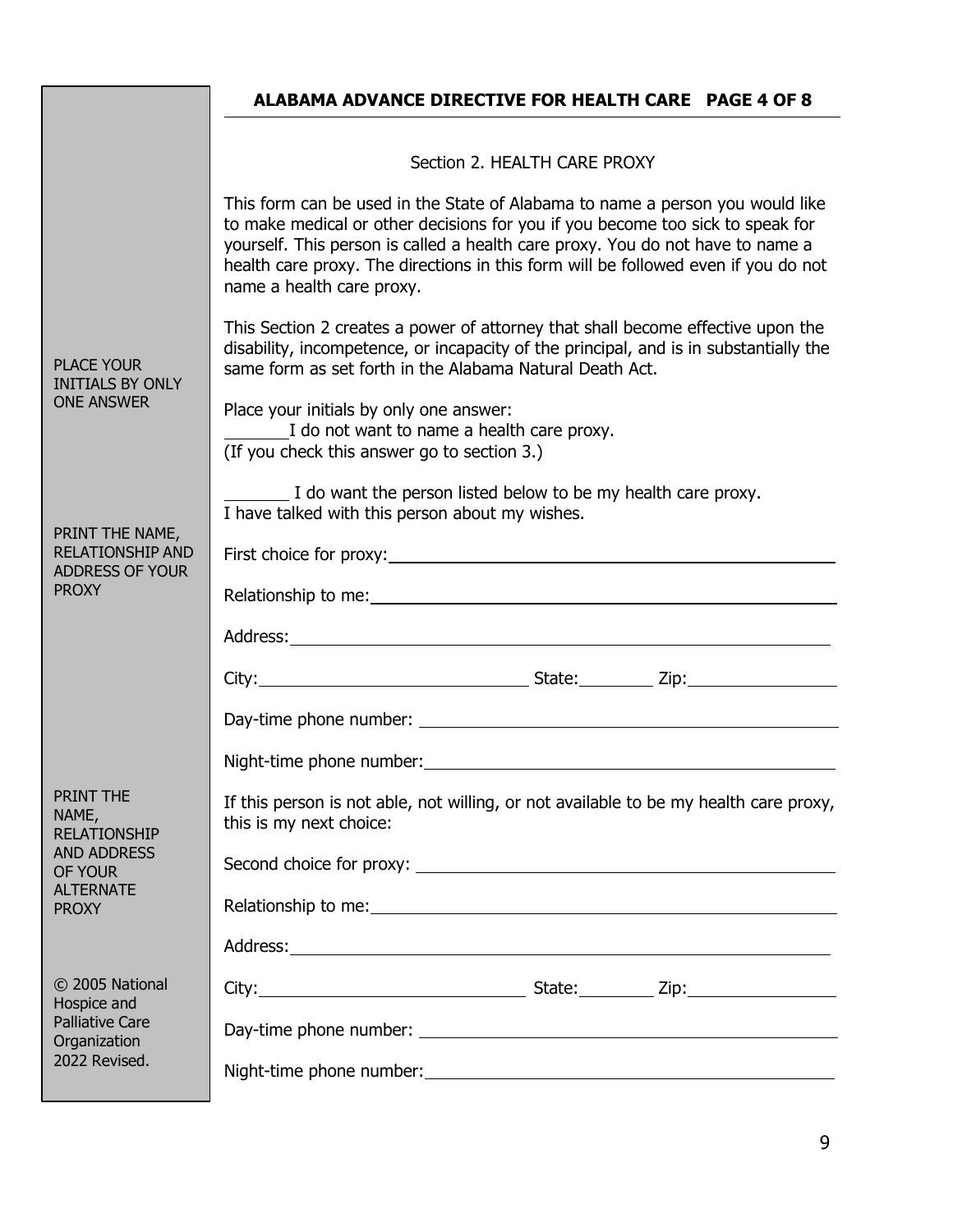|                                                                                           | <b>ALABAMA ADVANCE DIRECTIVE FOR HEALTH CARE PAGE 5 OF 8</b>                                                                                                                                                                                                                                      |  |  |
|-------------------------------------------------------------------------------------------|---------------------------------------------------------------------------------------------------------------------------------------------------------------------------------------------------------------------------------------------------------------------------------------------------|--|--|
|                                                                                           | <b>Instructions for Proxy</b>                                                                                                                                                                                                                                                                     |  |  |
|                                                                                           | Place your initials by either yes or no:                                                                                                                                                                                                                                                          |  |  |
| <b>INITIAL</b><br><b>YES OR NO</b>                                                        | I want my health care proxy to make decisions about whether to give me food<br>and water through a tube or an IV.<br>$Yes$ No $No$                                                                                                                                                                |  |  |
|                                                                                           | Place your initials by only one of the following:                                                                                                                                                                                                                                                 |  |  |
| <b>PLACE YOUR</b><br><b>INITIALS BEFORE</b><br>ONE OF THE THREE<br><b>OPTIONS</b>         | I want my health care proxy to follow only the directions as listed on this<br>form.                                                                                                                                                                                                              |  |  |
|                                                                                           | I want my health care proxy to follow my directions as listed on this form<br>and to make any decisions about things I have not covered in the form.                                                                                                                                              |  |  |
|                                                                                           | I want my health care proxy to make the final decision, even though it<br>could mean doing something different from what I have listed on this form.                                                                                                                                              |  |  |
|                                                                                           | Section 3.                                                                                                                                                                                                                                                                                        |  |  |
|                                                                                           | The things listed on this form are what I want.                                                                                                                                                                                                                                                   |  |  |
|                                                                                           | I understand the following:                                                                                                                                                                                                                                                                       |  |  |
|                                                                                           | If my doctor or hospital does not want to follow the directions I have listed, they<br>must see that I get to a doctor or hospital that will follow my directions.                                                                                                                                |  |  |
| <b>LIST THE PEOPLE</b><br>YOU WOULD WANT<br>YOUR DOCTOR TO<br><b>TALK WITH</b>            | If I am pregnant, or if I become pregnant, the choices I have made on this form<br>will not be followed until after the birth of the baby.                                                                                                                                                        |  |  |
|                                                                                           | If the time comes for me to stop receiving life-sustaining treatment or food and<br>water through a tube or an IV, I direct that my doctor talk about the good and<br>bad points of doing this, along with my wishes, with my health care proxy, if I<br>have one, and with the following people: |  |  |
|                                                                                           |                                                                                                                                                                                                                                                                                                   |  |  |
|                                                                                           |                                                                                                                                                                                                                                                                                                   |  |  |
| © 2005 National<br>Hospice and<br><b>Palliative Care</b><br>Organization 2022<br>Revised. |                                                                                                                                                                                                                                                                                                   |  |  |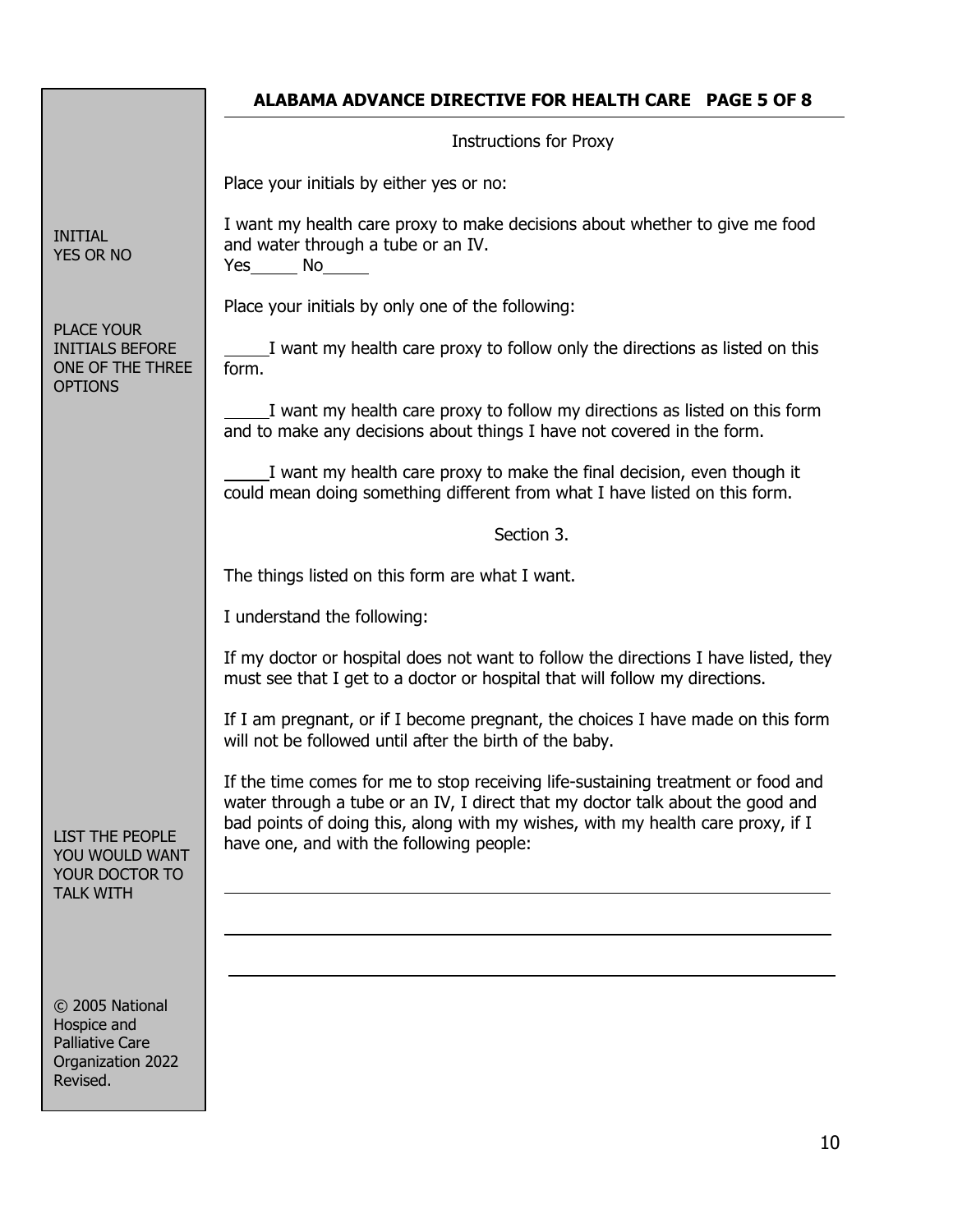## **ALABAMA ADVANCE DIRECTIVE FOR HEALTH CARE PAGE 6 OF 8**

|                                                                                                  | Section 4.                                                                                                                                                                                                                                                                                            |
|--------------------------------------------------------------------------------------------------|-------------------------------------------------------------------------------------------------------------------------------------------------------------------------------------------------------------------------------------------------------------------------------------------------------|
| <b>ORGAN DONATION</b><br>(OPTIONAL)                                                              | ORGAN DONATION (OPTIONAL)                                                                                                                                                                                                                                                                             |
|                                                                                                  | In the space below you may make a gift yourself or state that you do not want<br>to make a gift. The donation elections you make below survive your<br>death.                                                                                                                                         |
| <b>CHECK THE</b><br><b>OPTION THAT</b><br><b>REFLECTS YOUR</b><br><b>WISHES</b>                  | Initial the line next to the statement below that best reflects your wishes. You<br>do not have to initial any of the statements. If you do not initial any of the<br>statements, your agent and your family will have the authority to make<br>a gift of all or part of your body under Alabama law. |
|                                                                                                  | I do not want to make an organ or tissue donation and I do not want my<br>agent or family to do so.<br>I have already signed a written agreement or donor card regarding organ<br>and tissue donation with the following individual or institution:<br>Name of individual / institution:              |
|                                                                                                  | Pursuant to Alabama law, I hereby give, effective on my death: (Select<br>one)                                                                                                                                                                                                                        |
|                                                                                                  | Any needed organ or parts.                                                                                                                                                                                                                                                                            |
| <b>CHECK THE</b><br><b>OPTION THAT</b><br><b>REFLECTS YOUR</b><br>WISHES. ADD<br><b>PERSONAL</b> | The following part or organs listed below:                                                                                                                                                                                                                                                            |
| <b>INSTRUCTIONS, IF</b><br><b>ANY</b>                                                            | For the following purpose: (Select one)                                                                                                                                                                                                                                                               |
|                                                                                                  | Any legally authorized purpose.                                                                                                                                                                                                                                                                       |
|                                                                                                  | Transplant or therapeutic purposes only.                                                                                                                                                                                                                                                              |
|                                                                                                  |                                                                                                                                                                                                                                                                                                       |
| © 2005 National<br>Hospice and<br><b>Palliative Care</b><br>Organization<br>2022 Revised.        |                                                                                                                                                                                                                                                                                                       |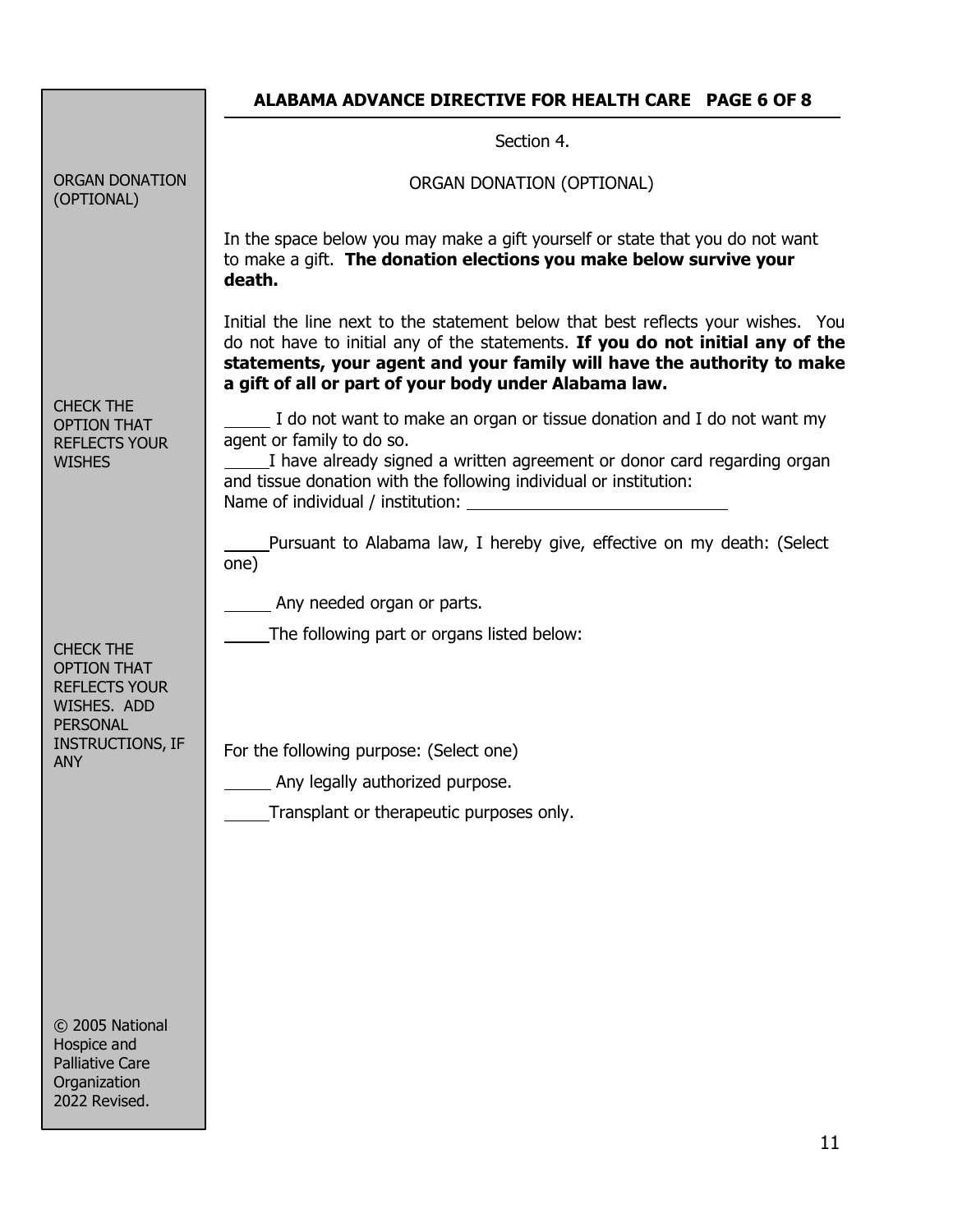|                                                                                           | ALABAMA ADVANCE DIRECTIVE FOR HEALTH CARE PAGE 7 OF 8                                                                                                                                                                                                                                                                                                                                      |  |  |
|-------------------------------------------------------------------------------------------|--------------------------------------------------------------------------------------------------------------------------------------------------------------------------------------------------------------------------------------------------------------------------------------------------------------------------------------------------------------------------------------------|--|--|
|                                                                                           | Section 5. Execution                                                                                                                                                                                                                                                                                                                                                                       |  |  |
| PRINT YOUR NAME,<br>THE MONTH, DAY                                                        | My signature                                                                                                                                                                                                                                                                                                                                                                               |  |  |
| AND YEAR OF<br><b>YOUR BIRTH</b>                                                          | Your Name                                                                                                                                                                                                                                                                                                                                                                                  |  |  |
| <b>SIGN AND DATE</b>                                                                      |                                                                                                                                                                                                                                                                                                                                                                                            |  |  |
| YOUR DOCUMENT                                                                             |                                                                                                                                                                                                                                                                                                                                                                                            |  |  |
|                                                                                           |                                                                                                                                                                                                                                                                                                                                                                                            |  |  |
| WITNESSING<br><b>PROCEDURE</b>                                                            | Witnesses (need two witnesses to sign)                                                                                                                                                                                                                                                                                                                                                     |  |  |
| <b>WITNESSES</b><br><b>MUST SIGN</b><br><b>THEIR NAMES</b>                                | I am witnessing this form because I believe this person to be of sound mind. I<br>did not sign the person's signature and I am not the health care proxy. I am not<br>related to the person by blood, adoption, or marriage and not entitled to any<br>part of his or her estate. I am at least 19 years of age and am not directly<br>responsible for paying for his or her medical care. |  |  |
| WITNESS $#1$                                                                              |                                                                                                                                                                                                                                                                                                                                                                                            |  |  |
|                                                                                           |                                                                                                                                                                                                                                                                                                                                                                                            |  |  |
| WITNESS #2                                                                                | Name of second witness: Name of second witness:                                                                                                                                                                                                                                                                                                                                            |  |  |
|                                                                                           |                                                                                                                                                                                                                                                                                                                                                                                            |  |  |
|                                                                                           |                                                                                                                                                                                                                                                                                                                                                                                            |  |  |
|                                                                                           |                                                                                                                                                                                                                                                                                                                                                                                            |  |  |
|                                                                                           |                                                                                                                                                                                                                                                                                                                                                                                            |  |  |
|                                                                                           |                                                                                                                                                                                                                                                                                                                                                                                            |  |  |
|                                                                                           |                                                                                                                                                                                                                                                                                                                                                                                            |  |  |
|                                                                                           |                                                                                                                                                                                                                                                                                                                                                                                            |  |  |
|                                                                                           |                                                                                                                                                                                                                                                                                                                                                                                            |  |  |
| © 2005 National<br>Hospice and<br><b>Palliative Care</b><br>Organization 2022<br>Revised. |                                                                                                                                                                                                                                                                                                                                                                                            |  |  |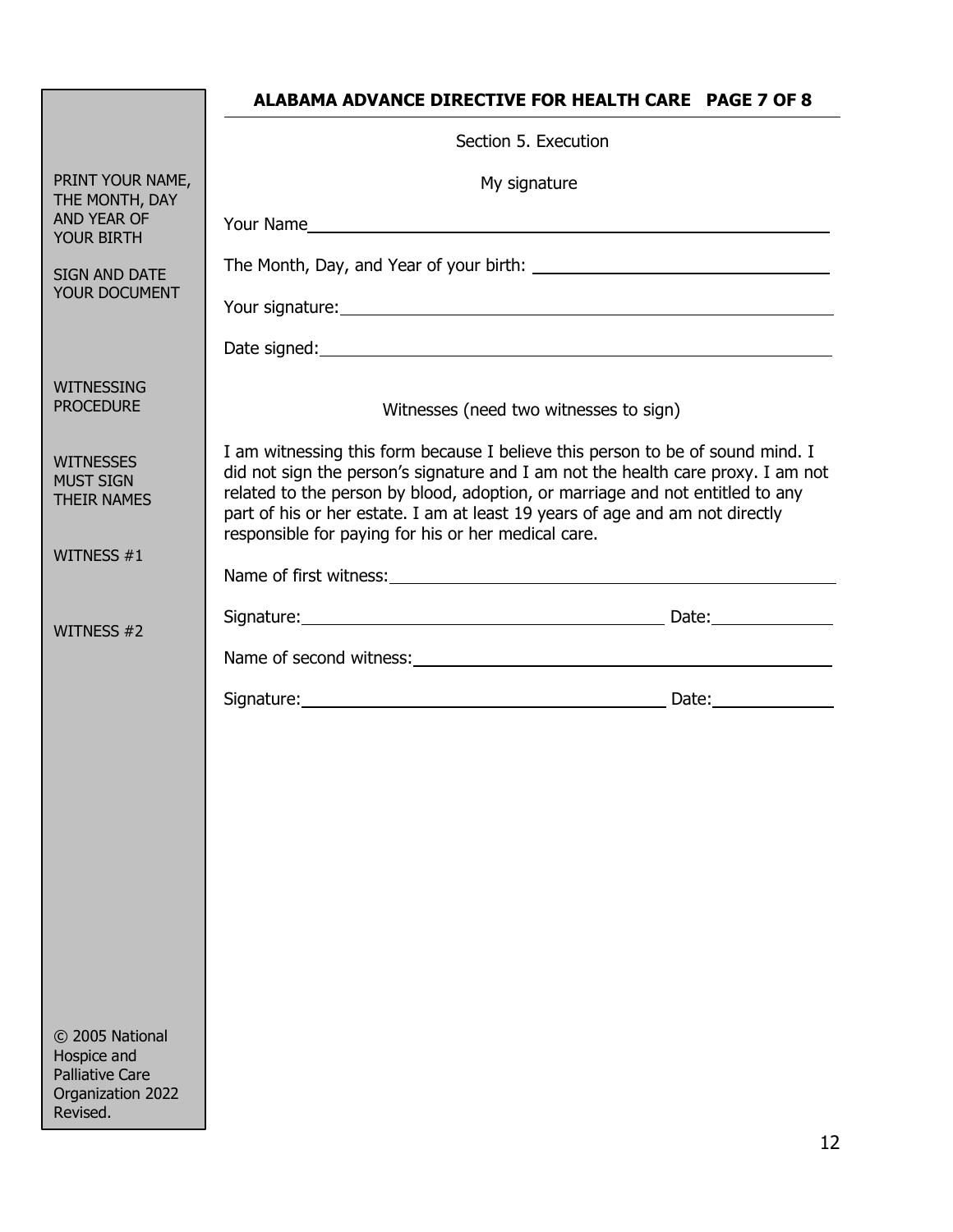|                                                                                                                    | <b>ALABAMA ADVANCE DIRECTIVE FOR HEALTH CARE PAGE 8 OF 8</b>                       |
|--------------------------------------------------------------------------------------------------------------------|------------------------------------------------------------------------------------|
|                                                                                                                    | Section 6. Signature of Proxy                                                      |
| THE PROXY AND<br><b>ANY ALTERNATE</b><br><b>PROXY MUST</b><br><b>PRINT THEIR</b><br><b>NAMES AND SIGN</b>          | care                                                                               |
|                                                                                                                    |                                                                                    |
| AND DATE THE<br><b>DOCUMENT</b>                                                                                    | Date: $\frac{1}{2}$                                                                |
| IF EITHER PROXY<br>IS UNAVAILABLE<br>TO SIGN THIS                                                                  | Signature of second choice for proxy:                                              |
| <b>DOCUMENT</b><br>IMMEDIATELY, A<br>COPY OF THE<br><b>ENTIRE FORM</b><br><b>SHOULD BE</b><br><b>MAILED TO THE</b> | health care                                                                        |
|                                                                                                                    |                                                                                    |
| PROXY, WHO<br><b>SHOULD THEN</b>                                                                                   |                                                                                    |
| <b>RETURN A SIGNED</b><br>COPY OF THE                                                                              | Date: $\frac{1}{2}$                                                                |
| <b>PROXY SIGNATURE</b><br>PAGE.                                                                                    |                                                                                    |
|                                                                                                                    |                                                                                    |
|                                                                                                                    |                                                                                    |
|                                                                                                                    |                                                                                    |
|                                                                                                                    |                                                                                    |
|                                                                                                                    |                                                                                    |
|                                                                                                                    |                                                                                    |
|                                                                                                                    |                                                                                    |
|                                                                                                                    |                                                                                    |
|                                                                                                                    |                                                                                    |
| © 2005 National<br>Hospice and                                                                                     | Courtesy of CaringInfo                                                             |
| <b>Palliative Care</b><br>Organization 2022                                                                        | 1731 King St., Suite 100, Alexandria, VA 22314<br>www.caringinfo.org, 800-658-8898 |
| Revised.                                                                                                           | 13.                                                                                |

13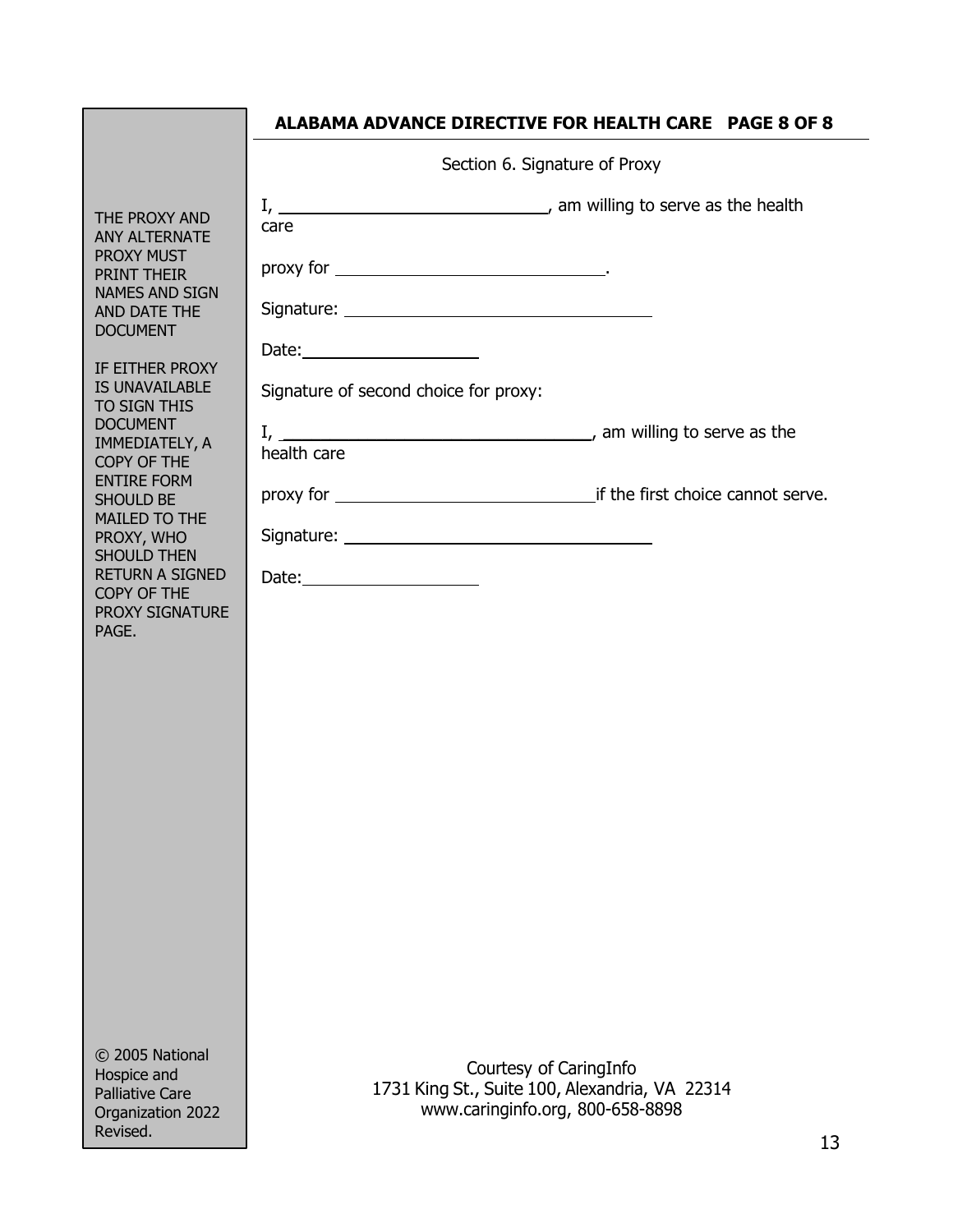#### **You Have Filled Out Your Alabama Advance Directive for Health Care, Now What?**

- 1. Your Alabama Advance Directive for Health Care is an important legal document. Keep the original signed document in a secure but accessible place. Do not put the original document in a safe deposit box or any other security box that would keep others from having access to it.
- 2. Alabama law requires that your proxy accept his or her role in writing. If your proxy is unavailable to sign this document immediately, a copy of the entire form should be mailed to the proxy, who should then return a signed copy of the proxy signature page.
- 3. Give photocopies of the signed original to your agent and alternate agent, doctor(s), family, close friends, clergy and anyone else who might become involved in your health care. If you enter a nursing home or hospital, have photocopies of your document placed in your medical records.
- 4. Be sure to talk to your agent(s), doctor(s), clergy, family and friends about your wishes concerning medical treatment. Discuss your wishes with them often, particularly if your medical condition changes.
- 5. Alabama does not maintain an Advance Directive Registry, but you may file your advance directive with the office of the probate judge in the county in which you reside. Although no one is required to search for your advance directive, filing your advance directive may help your health care provider and loved ones find a copy of your directive in the event you are unable to provide one.
- 6. You may also want to save a copy of your form in an online personal health records application, program, or service that allows you to share your medical documents with your physicians, family, and others who you want to take an active role in your advance care planning.
- 7. If you want to make changes to your documents after they have been signed and witnessed, you must complete a new document.
- 8. Remember, you can always revoke your Alabama document.
- **9.** Be aware that your Alabama document will not be effective in the event of a medical emergency. Ambulance and hospital emergency department personnel are required to provide cardiopulmonary resuscitation (CPR) unless they are given a separate directive that states otherwise. These directives called "prehospital medical care directives" or "do not resuscitate orders" are designed for people whose poor health gives them little chance of benefiting from CPR. These directives instruct ambulance and hospital emergency personnel not to attempt CPR if your heart or breathing should stop. We suggest you speak to your physician for more information. **CaringInfo does not distribute these forms.**